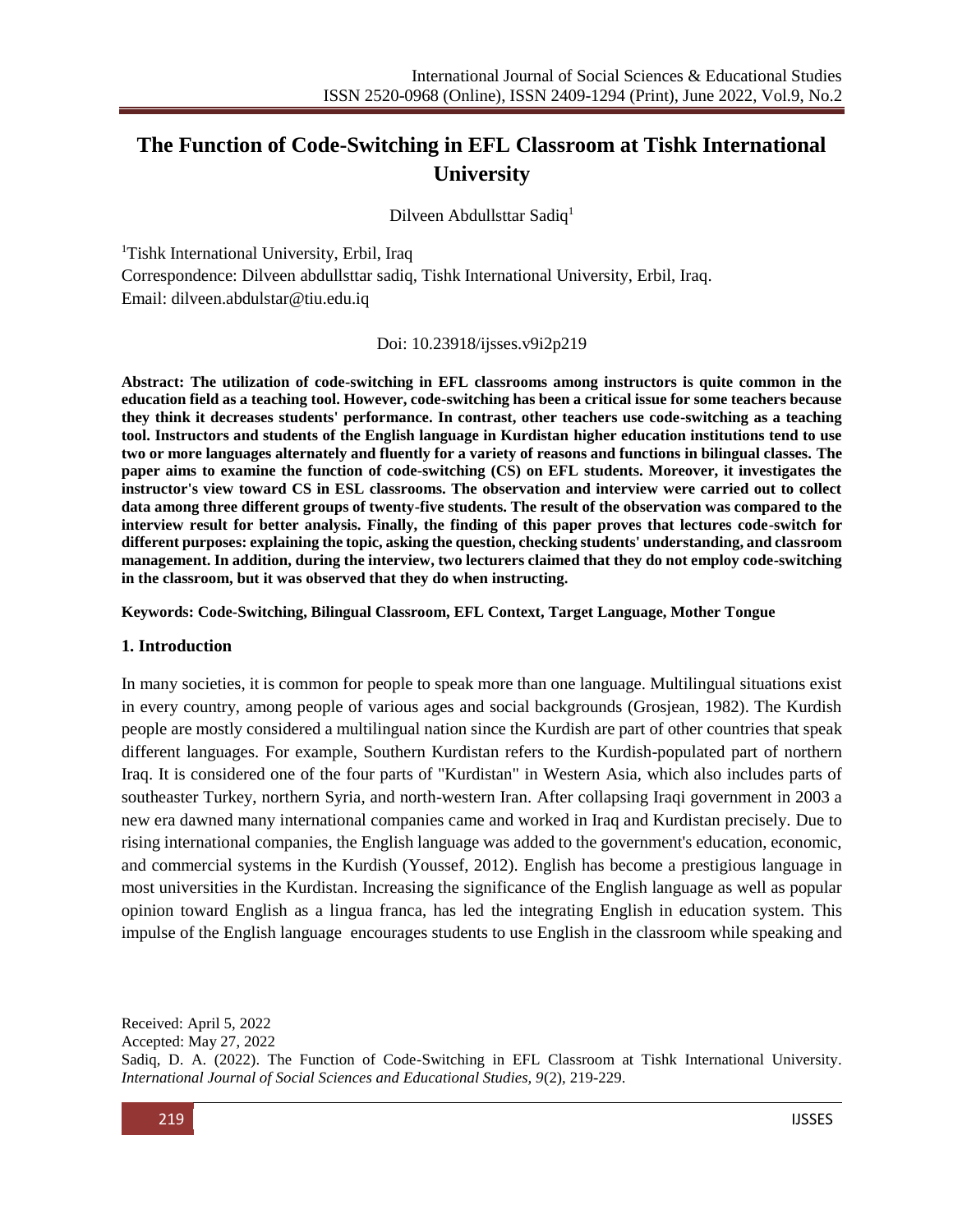using their mother tongue outside the classroom, especially in international universities.

It is common in linguistic phenomena to combine or use two languages. For example, if students cannot process the ability to speak English, they will use mother tongue phrases or words to explain themselves if they speak English in the classroom. Shifting or mixing between one language and another is called code-switching (Muysken, 1995). Many studies on code-switching in the classroom were conducted by researchers (Jones, 1995). (Pennington, 1995; Lin, 1995; Martin, 1999; Canagarajah, 1995; Camille, 1995; Erlys, 2008). Code-switching is quite common in classroom interaction by both teachers and students (Shin, 2000). Teachers' code-switching behavior is unacceptable due to past views that code-switching is a sign of laziness and deficiency (Shin, 2000). Over the last few decades, advocates have attempted to answer the question of whether code-switching can be utilized as a teaching tool or will reduce students' performance in the classroom (Lemon, 2020). The earlier studies on code-switching consist of two significant views. First, teaching can be more effective when code-switching is integrated, allowing a balance between both languages and making it easier to cope with the learning and teaching teacher and students. Cook (2002) explained the importance of L1 by giving some suggestions and techniques for using the mother language while teaching L2. Littlewood and Yu (2011) also supported using L1 while teaching L2, especially when both teacher and learner have the same mother tongue. Michael Yoder, (2017) described the role of L1 in the EFL classroom as "anxiety reduction or simple confirmation of learners' identities in their dominant language." In 2006, Munoz said that "code-switching" is a way to communicate emotions and build both individual and group knowledge by switching between different words. In other words, code-switching increases students' confidence by providing a comfortable environment. Second, code-switching decreases students' performance. It will not allow students to use the target language properly. However, code-switching among teachers is quite common in EFL classrooms. Most of them use it as a teaching tool for a variety of purposes, including instruction, grammatical explanation, solidarity, and explaining a new concept (Said, 2018). The purpose of this study is to better understand teachers' unfavourable attitudes toward code-switching and the role of codeswitching in EFL classrooms. This study tries to understand the negative beliefs of teachers toward codeswitching and the function of code-switching in EFL classrooms. Also, the second most crucial aspect that the study focuses on is that it attempts to know the teachers' views on the function behind their codswitching. The study's second most important component is that it seeks to understand the teachers' perspectives on the function of their cod-switching. Furthermore, the study attempts to fill a gap in Tishk University in which lectures and the mentality of the majority of Kurdish lecturers, who refuse to embrace incorporating the Kurdish language into the teaching process based on previous beliefs that lack academic support. Such a study should be conducted in an EFL classroom where teachers use more than one language. Tishk University is a multilingual organization where three languages are used: Kurdish, English, and Turkish. Therefore, it can be a perfect sample for exploring code-switching in the classroom. Students utilize Kurdish as their mother tongue. English is the medium of instruction, which means English is used to teach academic subjects besides English. In comparison, Turkish is the mother tongue of half of the employees and teachers. The variety of languages allows one to communicate in more than one language and switch from one language to another.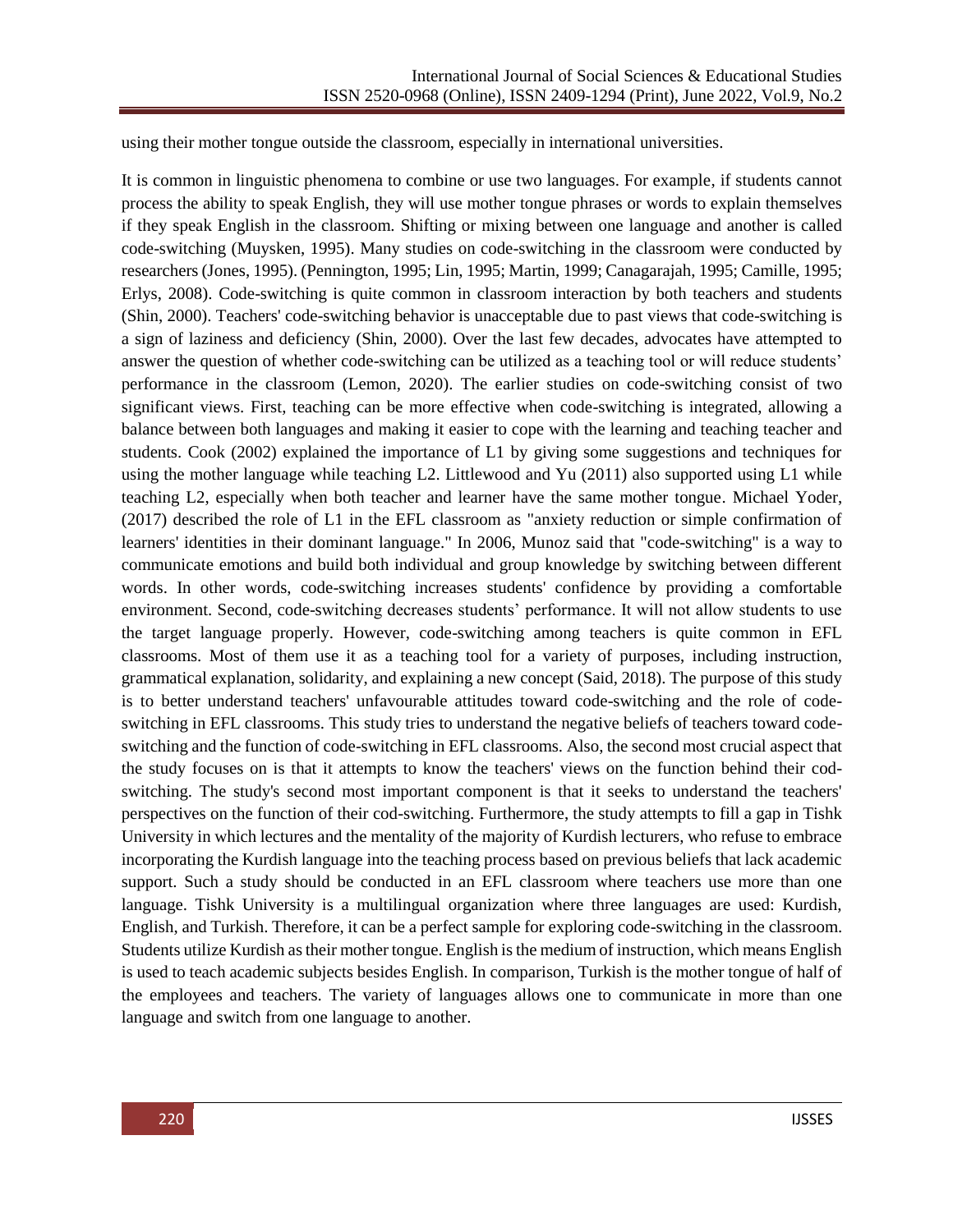## **2. Code-switching**

## **2.1 Historical Background**

To grasp the concept of code-switching and prevent ambiguity regarding elements impacting codeswitching, we must first go back to the code-switching division. Code-switching is divided into four types: grammatical, ungrammatical, metaphorical, and situational code-switching approaches. Grammatical and ungrammatical focus on language structure, while metaphorical and situational approaches focus on practical aspects. Grammatical and ungrammatical techniques concentrate on the structure of the language, whereas metaphorical and situational approaches concentrate on the practical elements. The sociolinguist approach to metaphorical code-switching is the basis of this study, which aims to improve conversational behaviors including topic, explanation, and elaboration. There have been many definitions by scholars for code-switching (Bernstein, 1971; Muysken, 1995; Shay, 2015; Wardhaugh, 2010; Cook, 2002; Diaz, 2000; Bullock, 2009; Youssef, 2012). The concept of code was first described by Bernstein (1971) as a system of signals (numbers, words, songs) which carry the concert meaning. On the other hand, Wardhaugh (2010) stated that code, rather than phrases like language, dialect, or style, is a neutral term. He said that a code might be any communication technique used by two or more people. When two people communicate with each other, the system that they use is called "Code." However, when two people communicate, they may require shifting or switching their code from one code to another. This process of shifting is called code-switching (Shay, 2015). Linguistics has paid a lot of attention to the phenomenon of code-switching. Many scholars have defined code-switching as a communicant's employment of more than one language in the performance of a speech act (Muysken, 1995). According to Diaz (2000), it is a process in which at least two languages' lexical and syntactic traits coexist in similar phrases. According to Cook (2002), code-switching is the process of moving from one language to another when both speakers are conversant in that language. Lightburn (2015) defines it as the systematic use of two languages or language varieties within a single discourse or statement. Gardner and Charles (2001) define it as moving. Back and forth between two languages, dialects, or registers of the same language occurs significantly more frequently in conversation than in writing (Gardner & Charles, 2001; Youssef, 2012). Furthermore, code-switching refers to the ability of bilinguals who alternate between the two languages effortlessly (Bullock, 2009). Code-switching has been divided into two categories in terms of grammar; intersentential and intra-sentential, or we can consider them as types of code-switching. Inter-sentential codeswitching involves sentence boundary where the switch appears after the first language has been uttered, and the second sentence occurs later (Romaine, 1989). The second type, which is intra-sentential, involves when one word or phrase from another language is inserted into the sentence of the first language (Narasuman, 2019). In the study conducted by Koban and Didam in 2013 to explore the frequency of intersentential and intra-sentential among Turkish bilinguals in New York City, they found that intra-sentential occurs at a higher rate than inter-sentential.

## **2.2 The Function of Code-Switching in the EFL Classroom**

Scholars have emphasized the relevance of code-switching in EFL classrooms. According to research on this topic, instructors' code-switching in the classroom serves a variety of purposes. Code-switching in the bilingual classroom has been described by Martin Jones as follows: "While the languages used in a bilingual classroom are bound to be associated with a variety of cultural values, it is oversimplifying to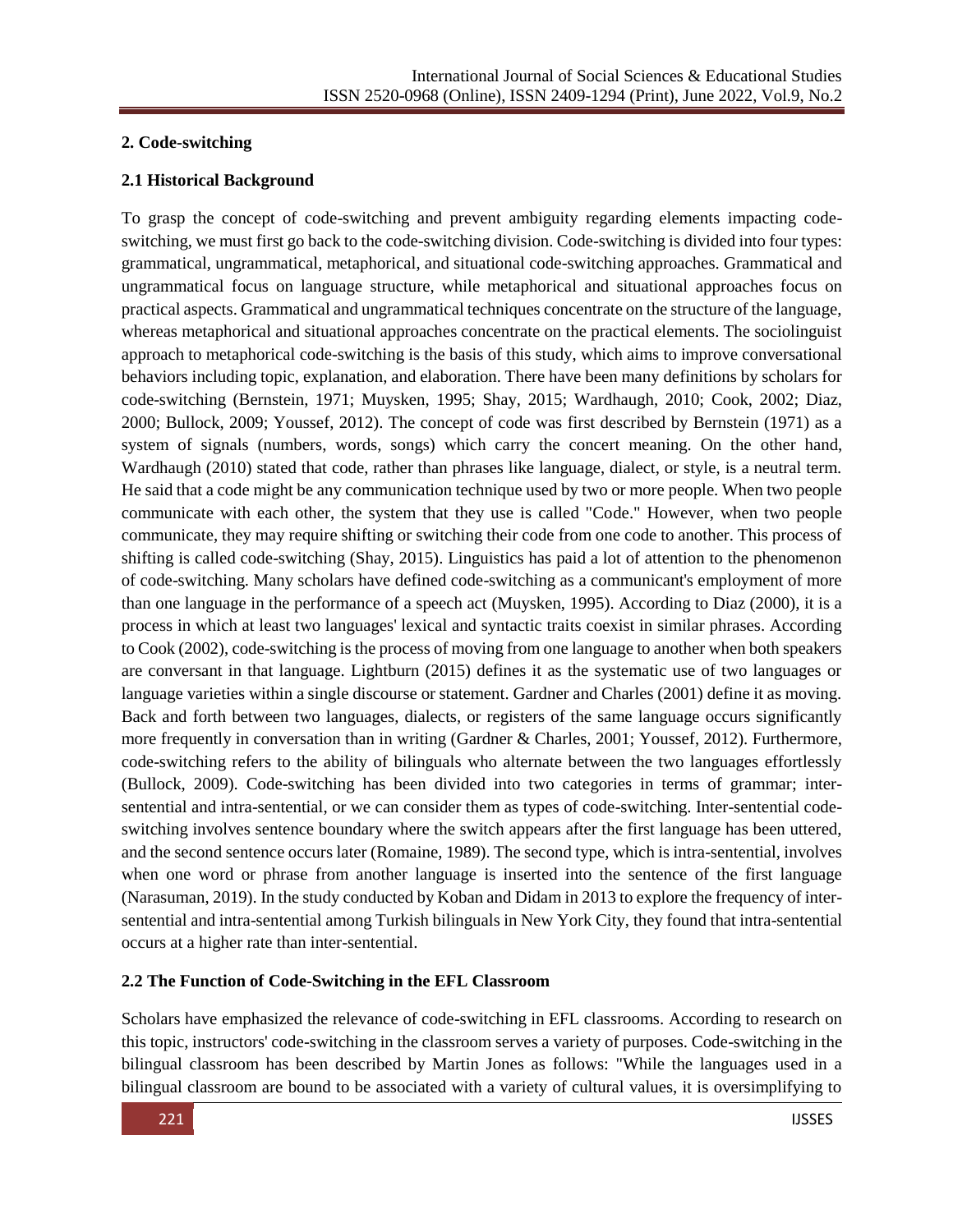claim that whenever a bilingual with the same language background as the learners switches to shared codes, he or she is automatically expressing solidarity with the learners." In bilingual classroom communication, code-switching is used in a subtler and varied way. Teachers and students use code contrasts to distinguish between different types of speech, to negotiate and renegotiate shared frames of reference, and to impulsively interchange meaning (Jones, 2000). Mirhasani (2009) based the research on a series of video recordings of classroom interaction between teachers and Swedish students learning French as a second language, which were reinforced by backup audio recordings. He came to the following conclusions: Linguistic insecurity, topic switching, affective function, and socializing function are all examples of linguistic insecurity. Canagarajah (1995) carried out studies in Jaffin, the capital city of the northern province of Sri Lanka, to find out various functions of code-switching, such as giving directions, managing discipline, giving commands, reviewing content, and requesting assistance. He also divided functions into two categories, classroom management and contend transition. Classroom management functions were: opening the class, negotiating directions, requesting help, managing discipline, teacher encouragement, teacher compliments, teacher's commands, teacher admonitions or warnings, mitigation, pleading, and unofficial interactions. Review, definition, explanation, negotiating cultural relevance, parallel translation, and unofficial student collaboration were the functional categories for content transmission. Nzwang, (2000) investigated the use of code-switching in a French course at Ohio State University. According to his findings, teachers employed code-switching to explain, remark on, and practice the target language. On the other hand, the researcher (Gulzar, 2010) attempted to identify the reason behind teacher code-switching and the function of their code-switching in Pakistani EFL classrooms. He noticed that teachers code-switch in the classroom and identified the factors behind teachers' code-switching: instruction, creating a sense of belonging, checking the understanding, translation, socializing, and emphasizing. The result of his study was that code-switching mainly occurred in the classroom to meet the whole file needs of students. Samar (2011) conducted a study on the function of code-switching among advanced and elementary students and teachers. The study data were collected through two questionnaires, one for teachers and one for students. According to the findings, female students code-switch for a variety of reasons, including finding equivalents, commenting on the assignment, participating in group work, taking the floor, and emphasizing the utterance. Code-switching by male students demonstrated commitment to their original language by adding a comedic sense to their utterances, adding color to the speech, and code-switching when the issue under discussion demanded it. While researchers (Mora, 2006) employed videotape to capture the function of code-switching among teachers and students while conducting a study on the function of code-switching in EFL classrooms north of Bogata, they identified two reasons why teachers utilize code-switching in the classroom: interjection and repetitions, with the two primary goals of fostering a relaxed classroom environment and clarifying content. However, they observed that students switch from English to Spanish to express ideas, clarify meaning, avoid communication gaps, and verify teachers' information.

## **3. Methodology**

This study has employed a mixed approach, which is mainly used to answer the research question. For this reason, two methods of data collection were carried out; teacher interviews and an observation checklist. The observation was carried out to discover the function of codeswitching in the classroom. In addition, the interview was conducted to discuss their thoughts about their code-switching. The observation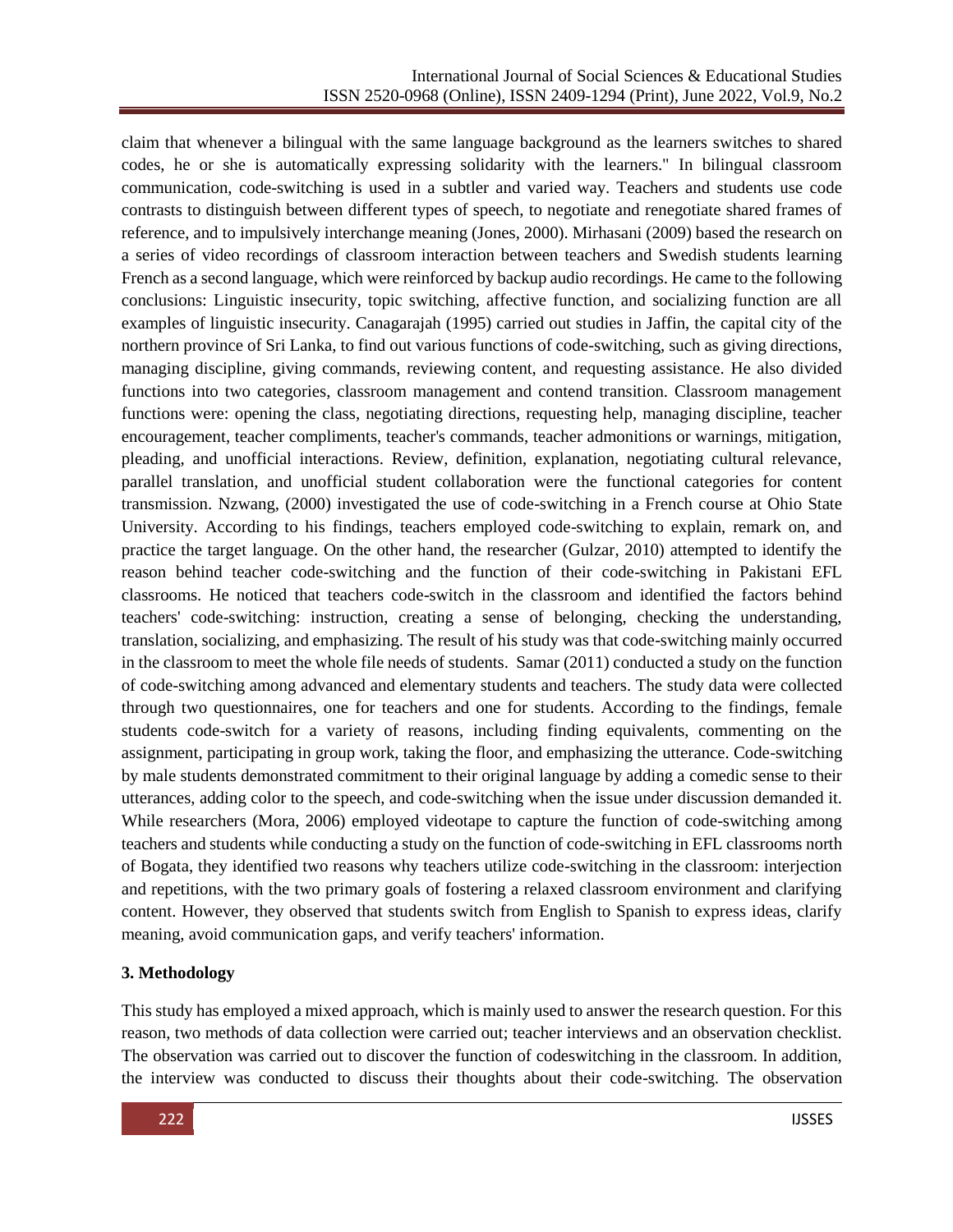checklist was prepared based on a previous study by (Gumpers, 1982), which was also studied by (Eldridge, 1996) and (Cook, 2002) to peruse the function of code-switching by teachers. The checklist framework is based on Gumper's study, which provides the following aspects: quotation, addressee, interjection, reiteration, message qualification, personation, and classroom management.

## **3.1 Data Collection and Participants**

The study participants consisted of three EFL lecturers and students from three groups of EFL classrooms, first and second stages. The subjects were Academic Reading (advanced English) and Second Language Acquisition. Total hours will be 24 in one week at the ELT department at TIU (Tishk International University). Recording tape was used to provide a realistic atmosphere; thus, the teacher will not feel pressured to change their behavior due to the researcher's existence in the classroom.

## **3.2 Data Analysis**

The audio recordings of the class session and the teacher interviews were transcribed and analyzed to answer research questions. The analytical framework of the present study was based on two pillars: deductive thematic analysis was used to analyze interview and observation data (Clark, 2006); and the deductive approach involves jumping into your analysis with a set of themes that you already expect to find in your data. The second Gumpers, (1982) framework was used to analyze the function of codeswitching. The data analysis has gone through six stages of thematic analysis: familiarization, coding, generating, reviewing, naming, and producing. The thematic analysis framework was used to determine the teachers' perspectives on the function of code-switching because the data were collected using two different instruments.

## **4. Discussion and Result**

Lecturer A:



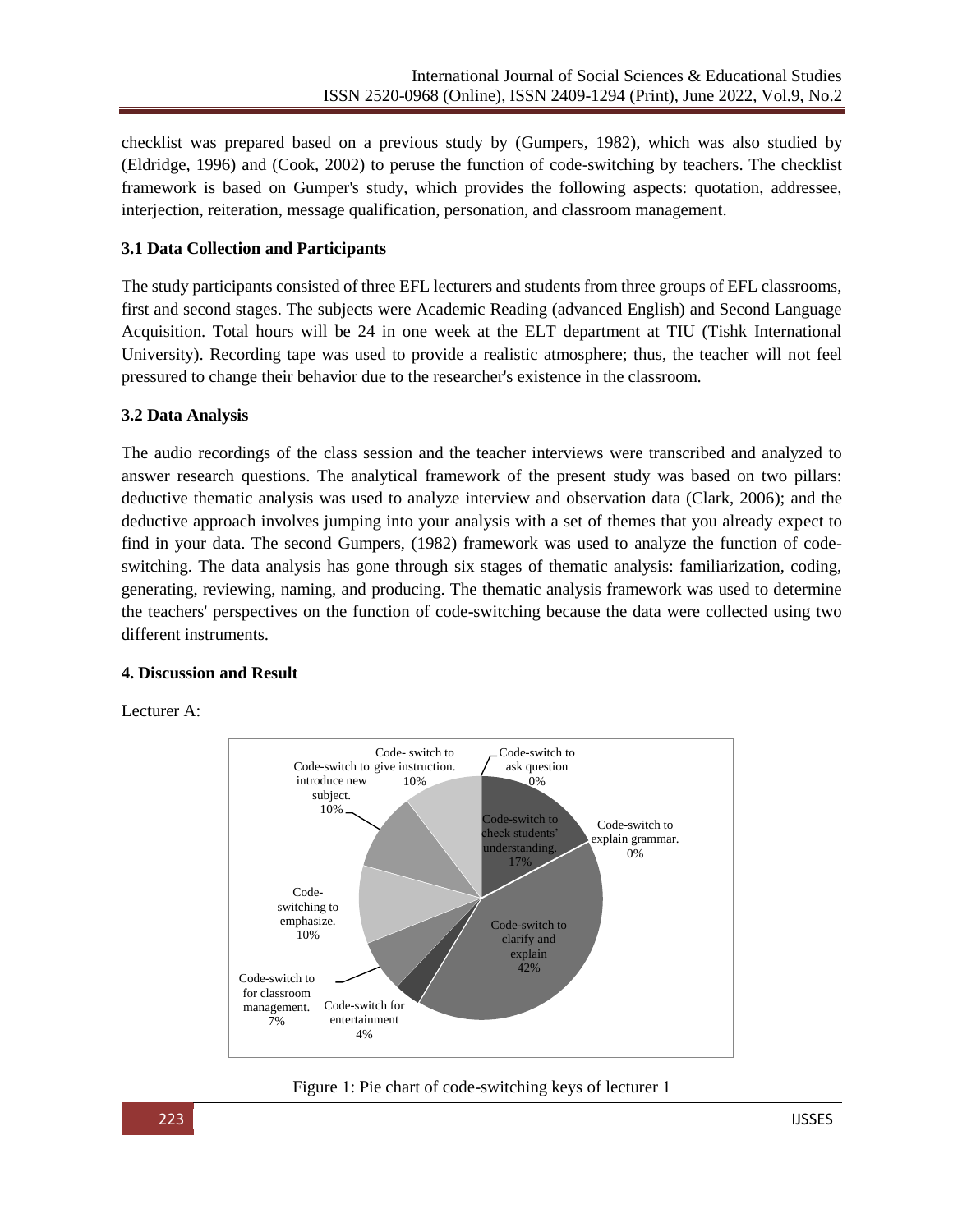Lecturer A gives a lesson on Second Language acquisition for second year students. The illustrated pie chart showed a dramatic use of code-switching for clarification by lecturer A, which is 12 times, which means approximately 42% among all other functions. While most minor use of code-witching for lecturer A is asking questions and explaining grammar, this is due to the nature of the subject; thus, do not need any grammar explanation. However, in his interview, lecture A mentioned that in grammar lessons, since it is the only rule, he does not find it necessary to switch codes between languages. On the other hand, the second most used function is to check students understanding at 17% percent, while in his interview, he stated that "I prefer use target langue to check students understanding. These two contrasting ideas give us a clue that even if the teacher does not find code-switching necessary, they will switch eventually due to the nature of students and class. As it can be seen in the following utterance:

There are many theories; why? Because if one approach does not succeed, another one will replace the first one در مخنەی لێدەگیری ئەگەر يەک بیردۆز سەرنەکەوت ئەوا بیردۆزێکی تر جێگەی دەگرێ و first one theories.

The transcribed data showed that the lecturer gave a short explanation in the Kurdish Language to explain why new theories occur in this context. The function of code-switching is clarification. He also adds "Raxna ledger" in Kurdish to further clarify the subject, which means the theories will also be criticized. At the same time, lecturer, as stated in his interview after data collection to understand lecturers' views on their code-switching that he uses code-switching continuously for clarification "Yes, mostly I do. Especially when I realize that students cannot follow what you are explaining. You know, as a teacher, we realize whether students understand the topic or not. Thus, it is a good idea to codeswitch for such purposes". In general, lecturer one undoubtedly used code-switching in his teaching style because the subject of language acquisition needs to be explained in Kurdish, and he also used Kurdish to explain complex terms. He repeated many points in Kurdish to ensure students' understanding, and he has a positive view of code-switching.

Lecturer B: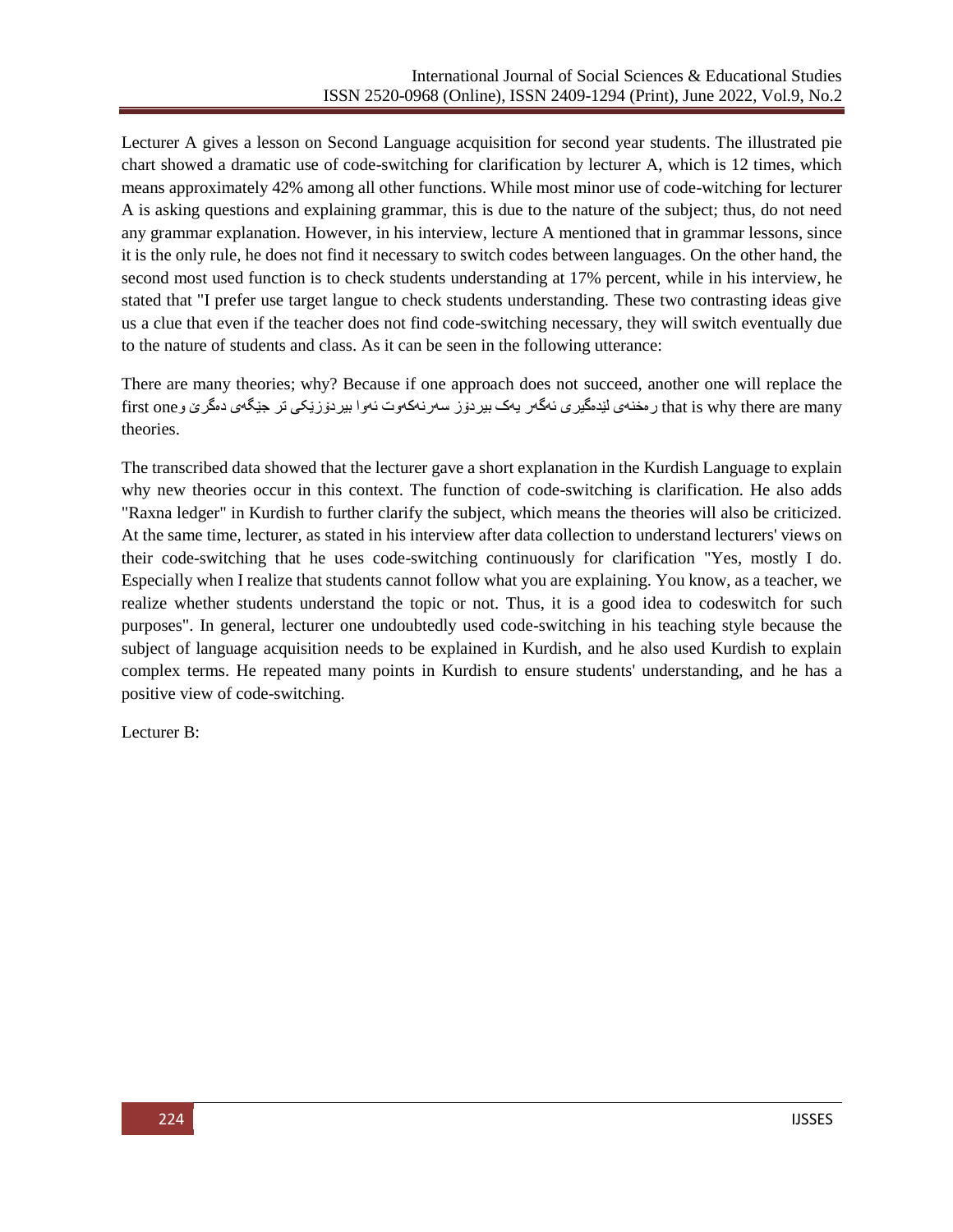

Figure 2: pie chart of code-switching lecturer 2

Lecturer B teaches Grammar and Writing to first-grade students. Code-switching, mainly from L2 to L1, was observed to have several functions, but the most used function by lecture B is classroom management, which is 22% percent following this code-switching for clarification and explanation. However, the least one is switching for entertainment and grammar explanation which are 4% and 0%. One of the significant findings in the data is that the subject of the course was Grammar and writing. Still, the lecturer did not switch to Grammar which contradicts the theoretical portion of the study, in which most studies focused on switching for the purpose grammar (Said, 2018). The lecturer B switched less than the lecturer A due to the nature of the subject; when you explain Grammar, you do not need to clarify complicated expressions; only following the rules could assist students. Flowing transcribing is the example of lecturer B.

An entrepreneur is a person who starts a new idea or business. For example, the person who found the Facebook

بە کوردی پێیان دەڵێن خاوەن پرۆژە واتا يەک شت هەيە پێش ئەو کەسیتر جێبەجێی نەکردوە

The data for the second transcriptions illustrated that lecturer B code-switch gave an additional explanation for students. The teacher summarized what she said in Kurdish to ensure everyone understood the subject's equality. Comparing the class observation to the interview, she perceives code-switching as a negative phenomenon, while we can see that she uses code-switching for clarification. Furthermore, she switched her code from English to Kurdish in one of the transcribed data. Furthermore, she used Kurdish as the medium language for classroom management during activity time.

چەند کەس ماوە کە تەواوی بکات؟ پێويستە پەلەبکەن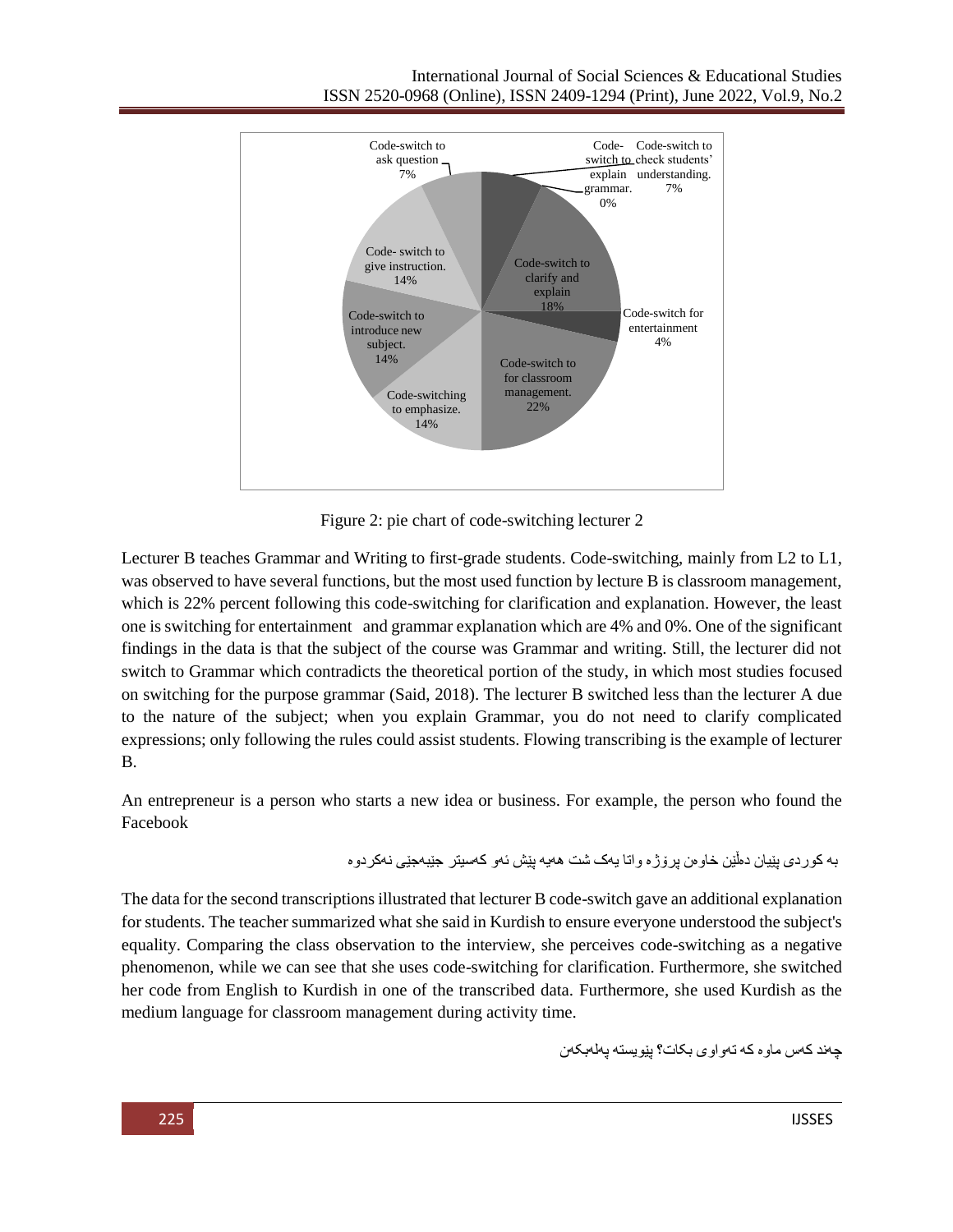After explaining in English, the teacher uses the Kurdish language to inform students about their time for the activity. Later, she switches to English to do the activity. In this example data, the teacher wants to get students' attention by switching from English to Kurdish. Comparing this result to the third question of the interview, do you think code-switching in the classroom can assist you in classroom management? She answered shortly that code-switching has a negative effect on students. It will not allow them to communicate with the target language. As we can see, instructor B has a negative view of utilizing codeswitching in her teaching. However, when observing her classes, she uses code-switching. This result display that a code-switching is an essential tool in teaching most teacher to code-switch unconsciously to manage the classroom.

Lecturer C:



Figure 3: pic hart of code-switching key lecturer 3

Lecturer C teaches grammar to second-grade students. Pie-chart 3 displays that lecture B code-switches for a variety of reasons. Nevertheless, it is transparent that most code-switches have been done to clarify and ask the question, which is 23%. In order to avoid misunderstanding, the teacher used code-switching to confirm that the students understood the topic. This is shown in the following example.

People who are living in the street can write well because they experience everything شەقامەکان لە کەسانەی ئەو .for this reason, they become better writers دەژين دەتوانن جوانتر بنوسن چونکە زياتر تەجروبەی ژيان دەکەن

Here the teacher tries to explain why those who are living in the street are better writers. Again, she codeswitches to Kurdish to give a clear explanation and make sure that all students understand the topic. On the contrary, the minor function of code-switching was the grammar function. Although she teaches Grammar, she does not code-switch compared to the other teachers. Instead, they switched their language to the mother language for explaining grammar.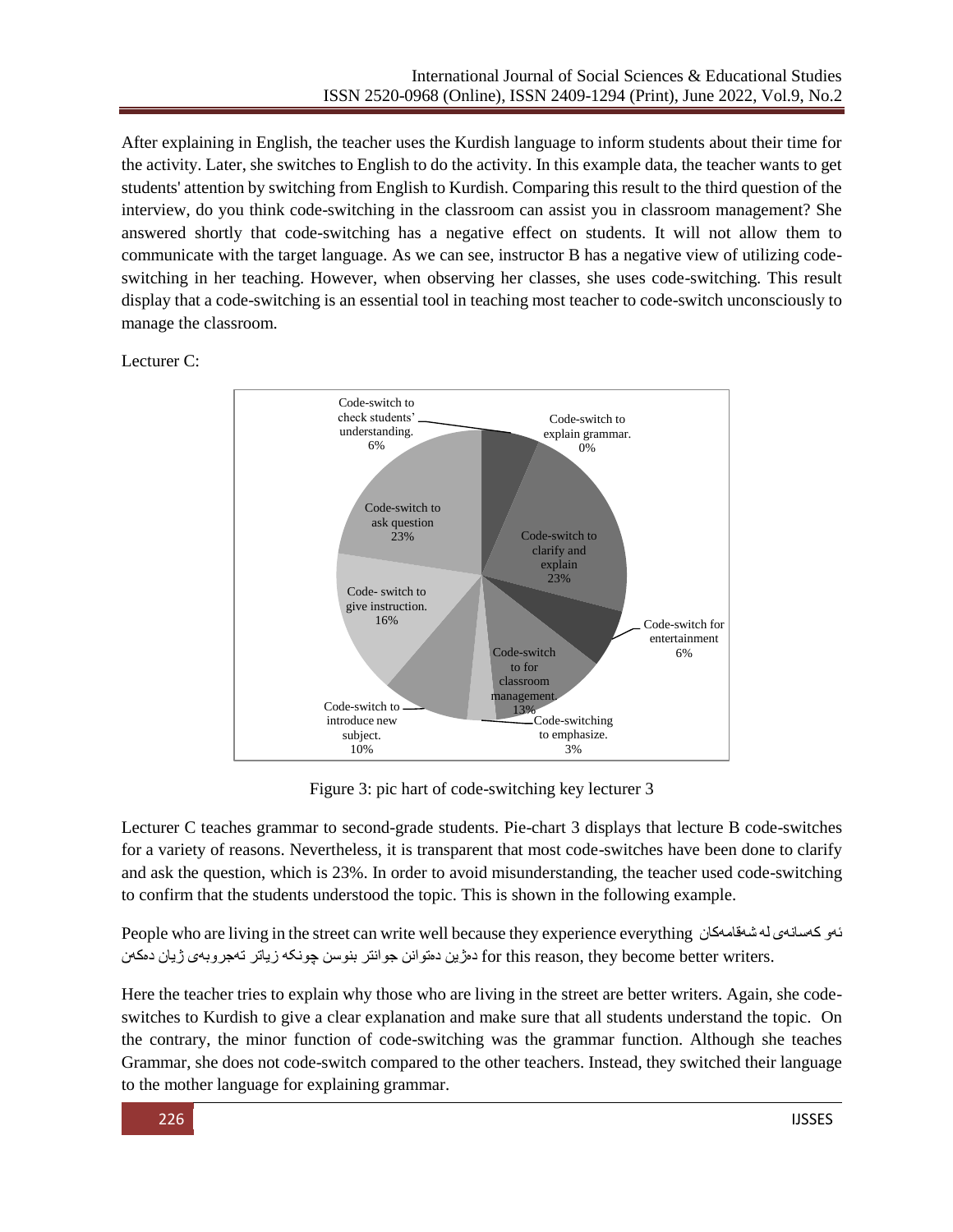Open your books page 45 I will divide you into groups

کتێبەکانتان بکەنەوە الپەرە، ٥٤ دابەشتان دەکەم بۆ سەر ٥ گرووپ، خۆم قوتابیە کان هەڵدەبژێرم

We can see in this transcription that the lecturer employs code-switching to give the pupils instructions, telling them that she would divide them into groups. She spoke it in English at first, but then repeated it in Kurdish to ensure that all students understood to speed up the delivery. During her interview, she also stated that if code-switching is required for instruction, she will do so in order to save time because students comprehend commands better in Kurdish better.

## **5. Conclusion**

This paper looked at English to Kurdish Code-switching in the EFL classroom, to figure out what motivated lectures or what are the functions of code-switching in EFLS context; in addition it will display lectures' attitude toward code-switching. For the purposes of this study, the function categorization was based on Gumper's study and the following aspects for the checklist framework were paid attention to: quotation, addressee, interjection, reiteration, message qualification, personation, and classroom management. The findings tackled the fact that's all instructors switch from English to Kurdish in EFL context depending on the needs of students and the subject of the course. The instructors were codeswitching for variety of reasons such as checking students understanding, classroom management and clarification, giving instruction. It also revealed that the most used function of code-switching among three instructors was for the purpose of clarification. Another function category that emerged in the classroom was comprehension, which refers to using code switching to help students comprehend what is said, told, or taught in the target language. Students who need help in L1 were the students form language acquisition classes. The third most frequently function among all teachers was giving instruction to facilitate the delivery save time. Another interesting discovery is that switching code from English to Kurdish by an English language teaching instructor does not show incompetence or inefficiency in the language. They frequently change the coding on purpose to make it easier to explain themselves and to relieve stress in their students. The instructor's first interest is their students, and it is their responsibility to ensure that they understand the principles being taught. Because English is not their first language, many students struggle to grasp courses that are delivered entirely in English. Two lecturers said that they do not engage codeswitching since they find it useless for teaching, but while observing the classes, we discovered that they do. This illustrates that code-switching is an unconsciously employed by lecturers to enhance the quality of teaching.

## **References**

- Barzani, S. H. H. (2021). Students' perceptions towards online education during COVID-19 pandemic: An empirical study*. International Journal of Social Sciences & Educational Studies, 8*(2), 28- 38.
- Bernstein, H. (1971). *Class code and control.* London: Routledge & Kegan Paul.
- Bullock, B. E. (2009). *Themes in the study of code-switching*. UK: Cambridge University Press.
- Bullock, B. T. (2009). *The Cambridge handbook of linguistic code-switching*. UK: Cambridge University Press.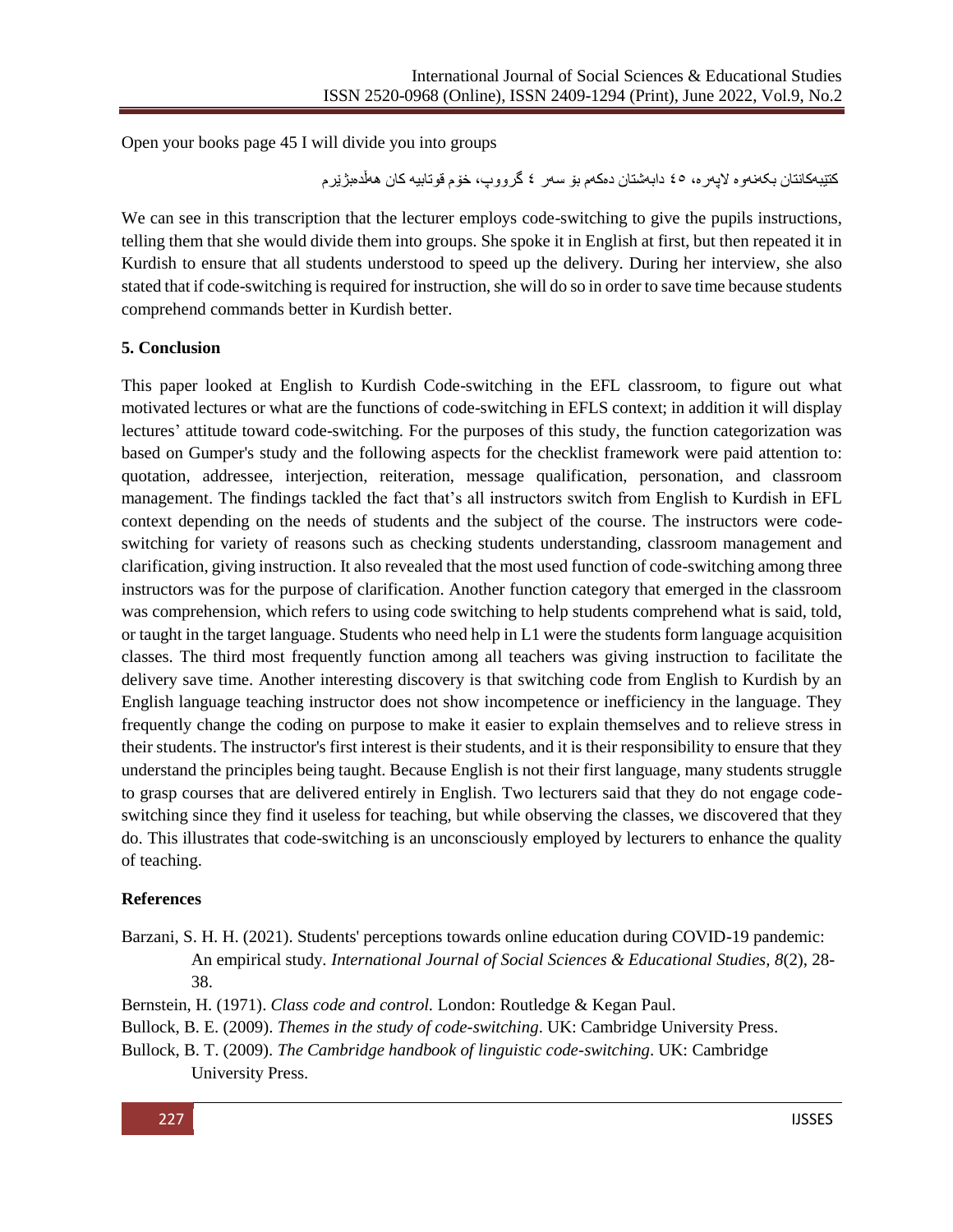- Canagarajah, S. (1995). Functions of codeswitching in ESL classrooms: Socializing bilingualism in Jaffna. *Journal of multilingual & multicultural development, 16*(3), 173-195.
- Chicho, K. Z. H. (2022). An analysis of factors influencing Efl learners' writing skills. *Canadian Journal of Language and Literature Studies, 2*(2), 28-38.
- Clark, V. B. (2006). Using thematic analysis in psychology*. Qualitative Research in Psychology*, *3*(2), 77-101.
- Cook, V. (2002). *Second language learning and language teaching*. Edward Arnold, 45-56.
- Eldridge, J. (1996). Code-switching in a Turkish secondary school get access to arrow. *ELT Journal, 50*(4), 303-311.
- Fanani, A., &. (2018). Code-switching and code were mixed in the English learning process. *Ling Tera, 5*(1), 68-77.
- Grosjean, F. (1982). *Life with two languages: An introduction to bilingualism.* London: Harvard University Press.
- Gulzar, M. A. (2010). Issues of language (s) choice and use: A Pakistani perspective*. Pakistan Journal of Social Sciences (PJSS),* 30(2).
- Gumpers, J. J. (1982*). Discourse strategies*. Cambridge University Press.
- Jones, M. (1995). *Code-switching in classroom: Two decades of research*. Cambridge: University Press, 90- 115.
- Jones, M. M. (2000). Bilingual classroom interaction: A review of recent research*. Language Teaching, 33*(1), 1-9.
- Koban, D. (2013). Intra-sentential and inter-sentential code-switching in Turkish-English bilinguals in New York City, US. *Procedia-Social and Behavioral Sciences,* 70, 1174-1179.
- Lemon, T. (2020, 6 23). Conception versus reality: A case study of SFI-teachers' Codeswitching into English. Retrieved fro[m http://www.diva](http://www.diva-portal.org/smash/get/diva2:1443261/FULLTEXT01.pdf)[portal.org/smash/get/diva2:1443261/FULLTEXT01.pdf](http://www.diva-portal.org/smash/get/diva2:1443261/FULLTEXT01.pdf)
- Michael Yoder, S. R. (2017). *Code-switching as a social act: The case of Arabic Wikipedia talks pages*. In Proceedings of the Second Workshop on NLP and Computational Social Science, 60-78.
- Mirhasani, A. (2009). Code-switching and Iranian EFL learners' oral proficiency. *Journal of Teaching English as a Foreign Language and Literature*.
- Mora, J. E. (2006). Functions of code-switching: Tools for learning and communicating in English class*. How, 13*(1), 31-45.
- Muñoz, J. E. (2006). The unction of code-switching: Tools for learning and communicating in English classes. *How*, 50 - 75.
- Muysken, L. M. (1995). *One speaker, two languages: Cross-disciplinary perspectives on codeswitching.* New York: Cambridge University Press.
- Narasuman, S. W. (2019). The functions of code-switching in EFL classrooms. *Social and Management Research Journal (SMRJ), 16*(2), 137-152.
- Romaine. (1989). *Bilingualism.* Oxford: Basil Blackwell.
- Saadi Ali, F. (2021). Overlap and repair of turn-taking system during collaborative oral peer feedback in an EFL writing course. *International Journal of Social Sciences & Educational Studies, 8*(2), 128-134.